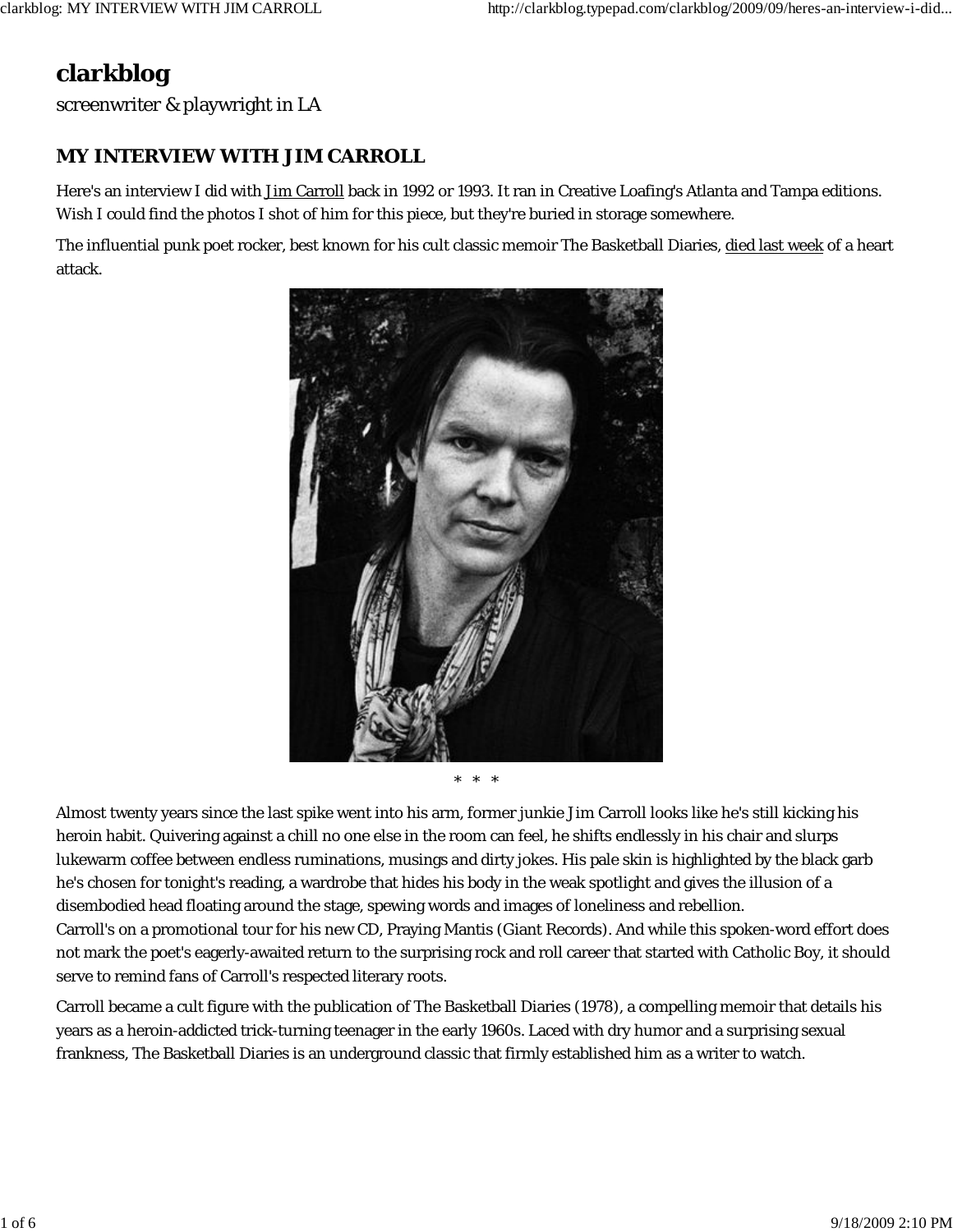

"I consider The Basketball Diaries to be a great tool against illiteracy, man, because you know, so many kids have told me that it's the first book they ever read, or the older kids tell me it's like the first book they read since Ivanhoe in the fifth grade for a book report," Carroll says in his breathless, twitchy manner of speaking. "And it gets people into reading books again. Because you just pick it up at someone's house and read a couple of entries, and each one's like a short story, so then you wanna keep reading it. When it was out with Bantam, they did a survey and they found out that for every copy that was sold, about seven or eight people read it. I think it's a book that a lot of people go out and read on their own. And it's in the curriculum of a lot of colleges now."

Colleges teaching Carroll? Like it or not, he's now been acknowledged, however begrudgingly, by mainstream academia. That's a far cry from the treatment he received in the 1970s when he was kicking the junk habit and hanging out with Patti Smith, whose foray into rock would later inspire Carroll's own musical ventures. Though Carroll's work appeared in respected publications such as The Paris Review, Poetry and Transatlantic Review, his counter-culture image was something that always held mainstream acceptance at bay.

Carroll's recent reading at Florida State University, for example, was packed with students, mostly from the alternative scene. Yet the college's esteemed writing faculty, many of whom pride themselves on their regular appearances at Tallahassee readings, were nowhere to be found. Nor was the event even sponsored by the writing department. Many claim that the last-minute scheduling was something only the student government had the resources to move on, but there's still the sense of academics gathered elsewhere, drinking cheap beer and arguing literary theories, purposely not mentioning tonight's reading.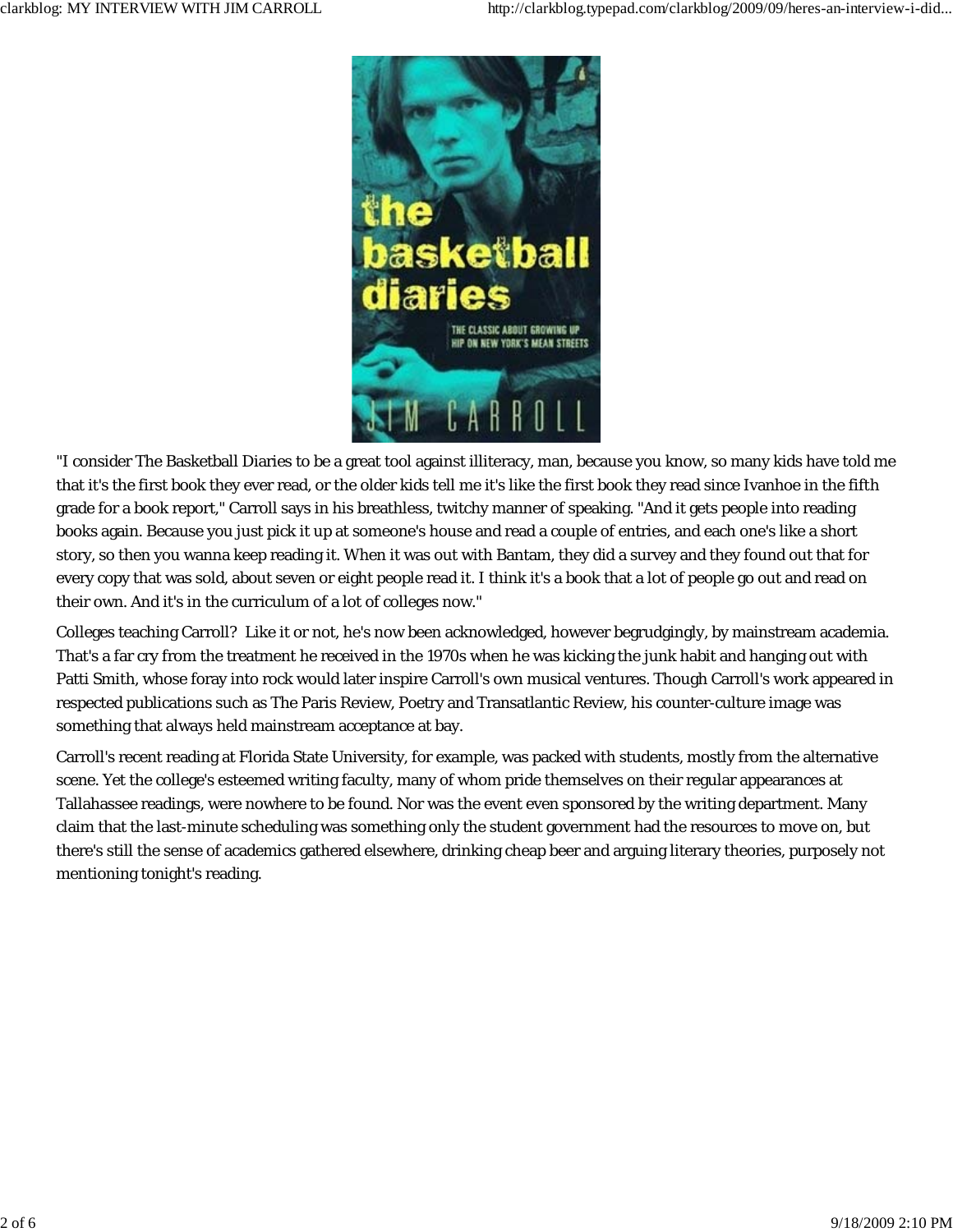

That's fine with Carroll, 41, who feels more of a kinship with younger people: their worries, their dreams, and especially their music. Carroll's first album, Catholic Boy (1980), spawned a monster college hit, "People Who Died," whose shocking lyrics describe the true stories of people in Carroll's life meeting their ends in various and sundry ways - everything from drug overdose to suicide is described in graphic detail. The lyrics are thrown irreverently over a happy, driving rock beat, and it's a true jaw-dropper when heard for the first time -- which, apparently, happens over and over, as the song is perennially resurrected for up-and-coming generations.

But Catholic Boy offers much more for those who listen past the most popular track. It's a strong mix of punk-flavored influences marked by Carroll's precision-tuned lyrics about urban alienation and Catholic guilt (or distinct lack thereof). Two more albums followed, Dry Dreams and I Write Your Name, and while both have their strong moments, Carroll's first remains his best and is easily ranked as one of the best rock records of the 1980s.



But writing pulled him away from jamming, and produced some interesting results. Carroll's books, Forced Entries, Living at the Movies and The Book of Nods, all display steady maturation and an increasing depth in the subject matter of Carroll's prose and poetry.

Praying Mantis is a CD that captures some of Carroll's best work, recorded live during various readings. It's an intimate glimpse of Carroll, whose off-kilter, unassuming personality comes through clearly in his rapport with the audience. It's also the perfect antidote for people who can't break through a poem as it sits on the printed page. Praying Mantis lets you listen to the words for what they are, which is the true litmus test for any writing.

In "A Child Growing Up With the Sun," Carroll writes: "I spent my youth's desires like a peculiar currency." When his raspy, strained voice delivers such a line, there's a direct line linking the emotion to the poet, especially to anyone who has the faintest clue as to the dark desires of Carroll's youth.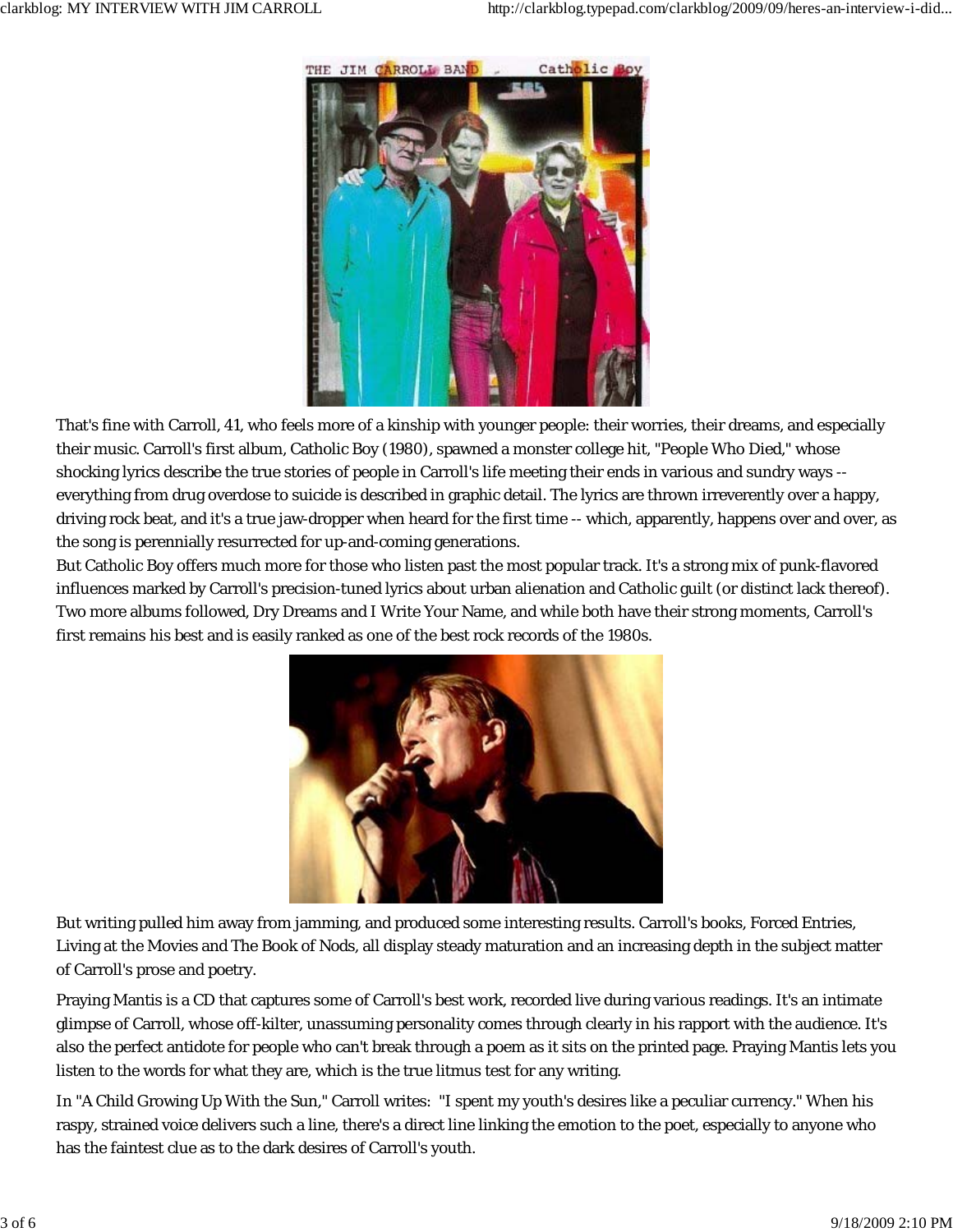"For Elizabeth," a haunting ode to a deceased friend, finds Carroll circling familiar subject matter as it offers a hallucinatory vision of children in the hereafter. Elizabeth was one of many immortalized in Carroll's song "People Who Died," and here he returns to her death with a startling, angry image:

This place where I have put you now,

- It is a cursed season, an awkward
- line, a flawed circle. A snake on fire
- devouring what, tomorrow, it will itself become.

Often, as in the new poem "To the National Endowment of the Arts," Carroll's attraction towards the humorous and the sexually explicit find itself matched evenly with current events. In this morally threatening poem, Carrol declares:

It's a fact that before his death Robert Mapplethorpe placed thirty-six custom cameras with automatic timers set to last up to nine years discreetly in various bedrooms of your board members of your congressmen of your senators of your cabinet of your fantasies your well-kept hidden lust and impotence.

Delivered matter-of-factly, this short rant works with the effectiveness of a wry witch's curse upon the conservative establishment it so eloquently targets. Like all curses and spells, the veiled implications are easy to shrug off at first, but the possibility lingers -- quite nicely -- that the "heat lightning from his grave" will illuminate the hypocrisy so abhorred by Carroll (who, incidentally, has never bothered to apply for an NEA grant).



There's a fatalistic edge to be found in Carroll's work. Thankfully, it's tempered with some wickedly funny barbs at every established social and political institution, including those with which Carroll sometimes finds himself aligned. "Tiny Tortures," a prose selection from Forced Entries, relates how Carroll filled his allotted three-minute time slot at a silly, pretentious performance-art gathering. "I had already dismissed the idea of boiling a three-minute egg," he notes with absolute deadpan. "It just didn't seem to have the necessary edge." A captured cockroach and can of Raid, however, floors some of the patrons.

Then there's a selection called "The Loss of American Innocence," an ad-libbed 14-minute excerpt from a novelin-progress, where Carroll tells his responsive audience about a somewhat true story involving John F. Kennedy and certain masturbatory rites of passage straight out of Philip Roth's notorious novel, Portnoy's Complaint. It's lewd, crude and pretty funny.

Carroll's reading style counts for a lot here. Many listeners may feel uncomfortable with his voice at first, which sounds strained and forced. But Carroll uses these qualities to absolute effect, and they afford his words an urgency, a paranoid energy that draws one into his work.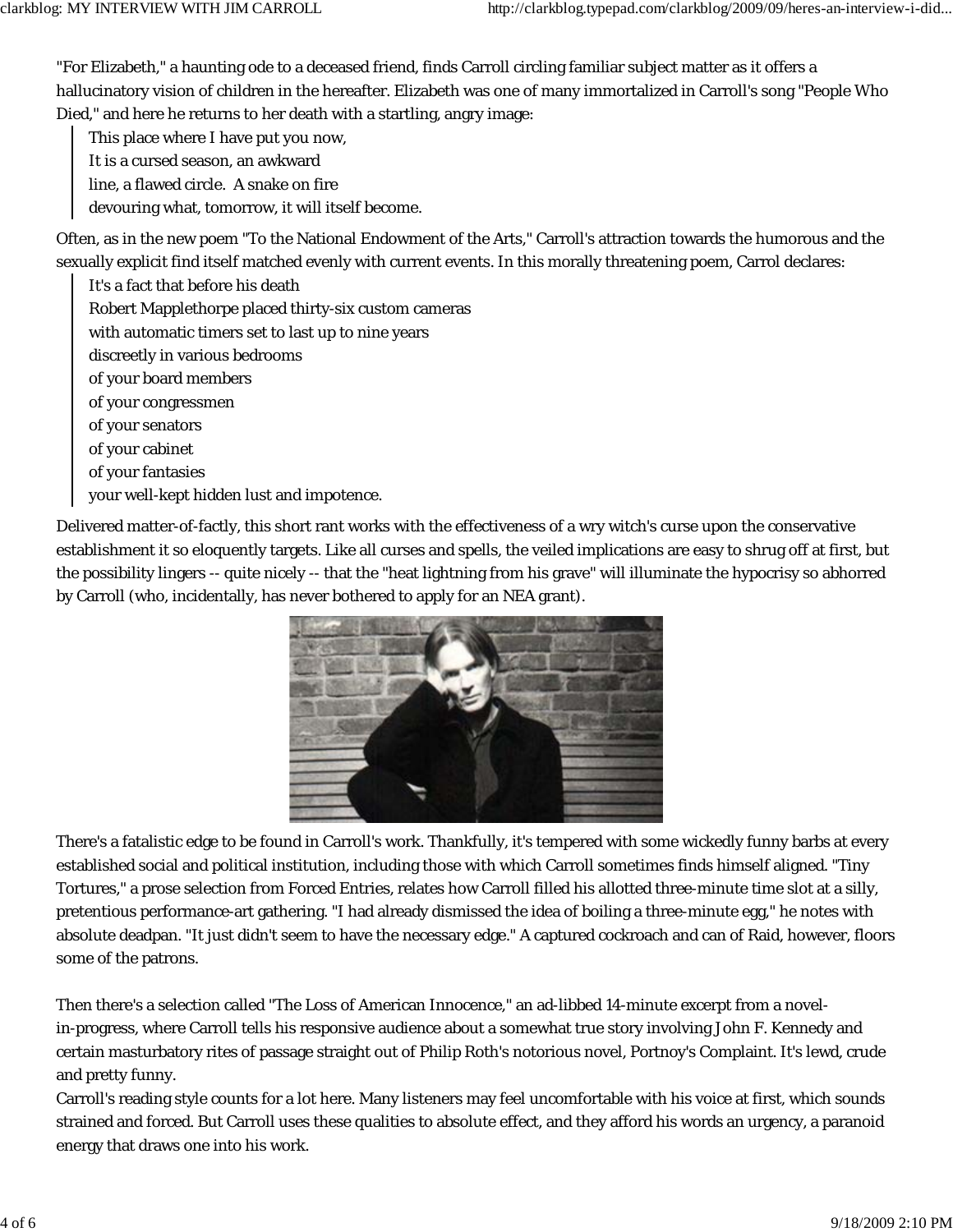

Praying Mantis is also worth noting because this is the first of two efforts Carroll has signed to do with Giant Records. And he says the label wants some music for the second one, much to Carroll's half-hearted chagrin. "Once every three months I think about doing a record," he says, "and then I watch MTV for five minutes and it's, 'Aw, fuck this!'" But now, having signed the dotted line, Carroll twists in his chair and admits he's looking forward to getting back into the studio with collaborator/producer Lenny Kaye, who since the I Write Your Name album has since produced Suzanne Vega, among others. He's even been working on some song lyrics that will hopefully match up with some of the arrangements Kaye has reportedly been laying down.



Indeed, Carroll seems to be picking up a second wind of sorts, juggling so many different projects that he can hardly keep track of them all. Does it help that he's off drugs now? Obviously so, he says. Consider this ramble: "I can't even smoke grass anymore. I haven't had a joint in seven years, and I miss it, I think grass is a good drug. I don't include it in any anti-drug thing. But I can't smoke it in New York, it's too paranoid, it's too fast there. When I was [kicking] in California, it was great, it was so slow, I was in the country with my dog. The only thing was, sometimes I'd get earthquake paranoia."